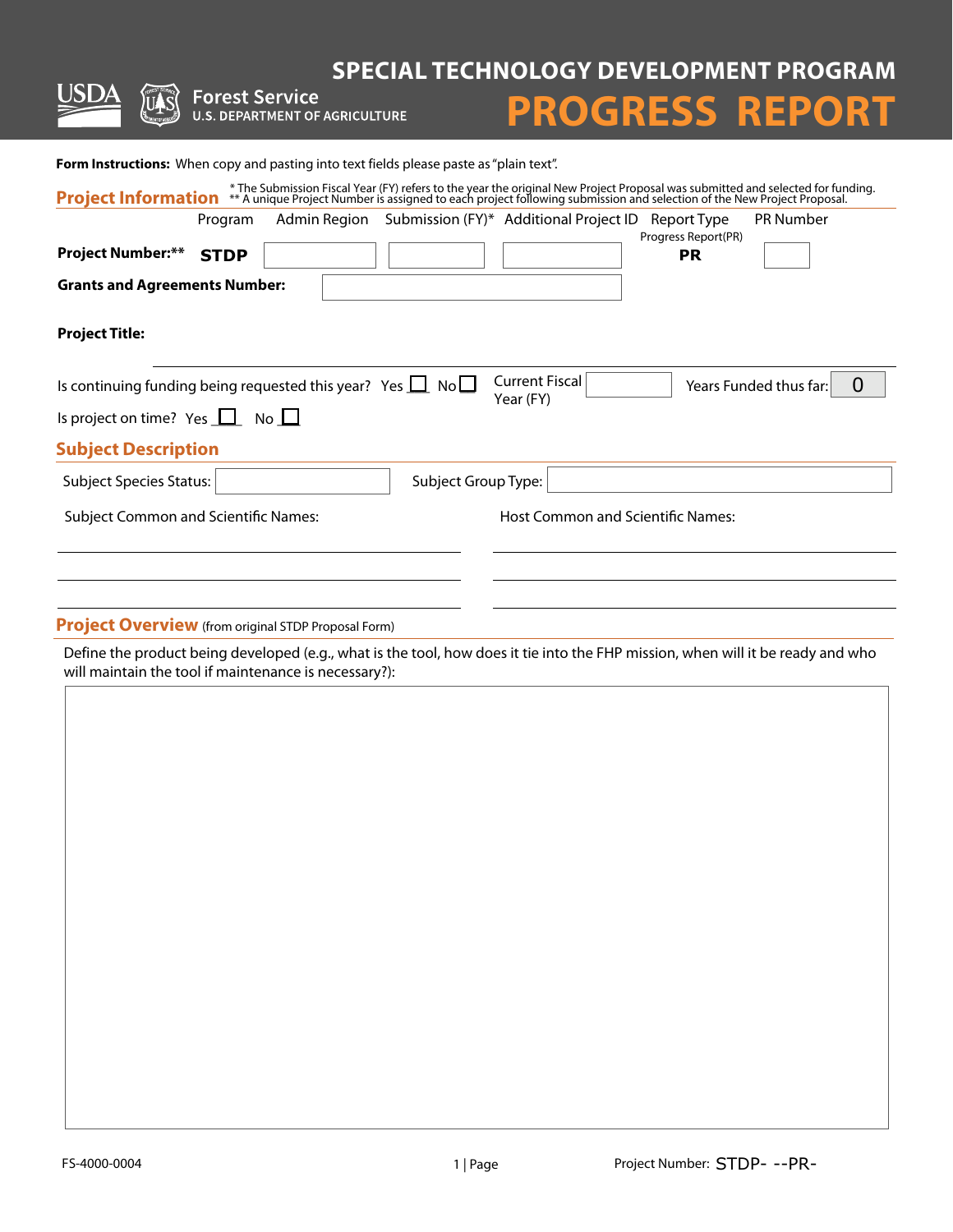|--|

If Yes, describe why additional/reduced funding is being requested. Additional funding is dependent on specific budget requests.

## **Original Budget Summary** (From original STDP New Project Proposal form)

| Year 1 STDP Total | Year 2 STDP Total | Year 3 STDP Total | 'Total STDP Funds | Total Funds (All) |
|-------------------|-------------------|-------------------|-------------------|-------------------|
| D                 | D                 | D                 | ←<br>D.           |                   |

## **Updated Proposed Budget Summary** (If any changes to the budget are being requested, please report here)

| \$ 0              | \$0                                                                                                    | \$0               | \$0                     |                          |
|-------------------|--------------------------------------------------------------------------------------------------------|-------------------|-------------------------|--------------------------|
|                   | Updated Proposed Budget Summary (If any changes to the budget are being requested, please report here) |                   |                         |                          |
| Year 1 STDP Total | Year 2 STDP Total                                                                                      | Year 3 STDP Total | <b>Total STDP Funds</b> | <b>Total Funds (All)</b> |
| \$0               | \$0                                                                                                    | \$0               | \$0                     | \$0                      |
|                   |                                                                                                        |                   |                         |                          |
|                   |                                                                                                        |                   |                         |                          |
| FS-4000-0004      |                                                                                                        | 2 Page            | Project Number:         | STDP---PR-               |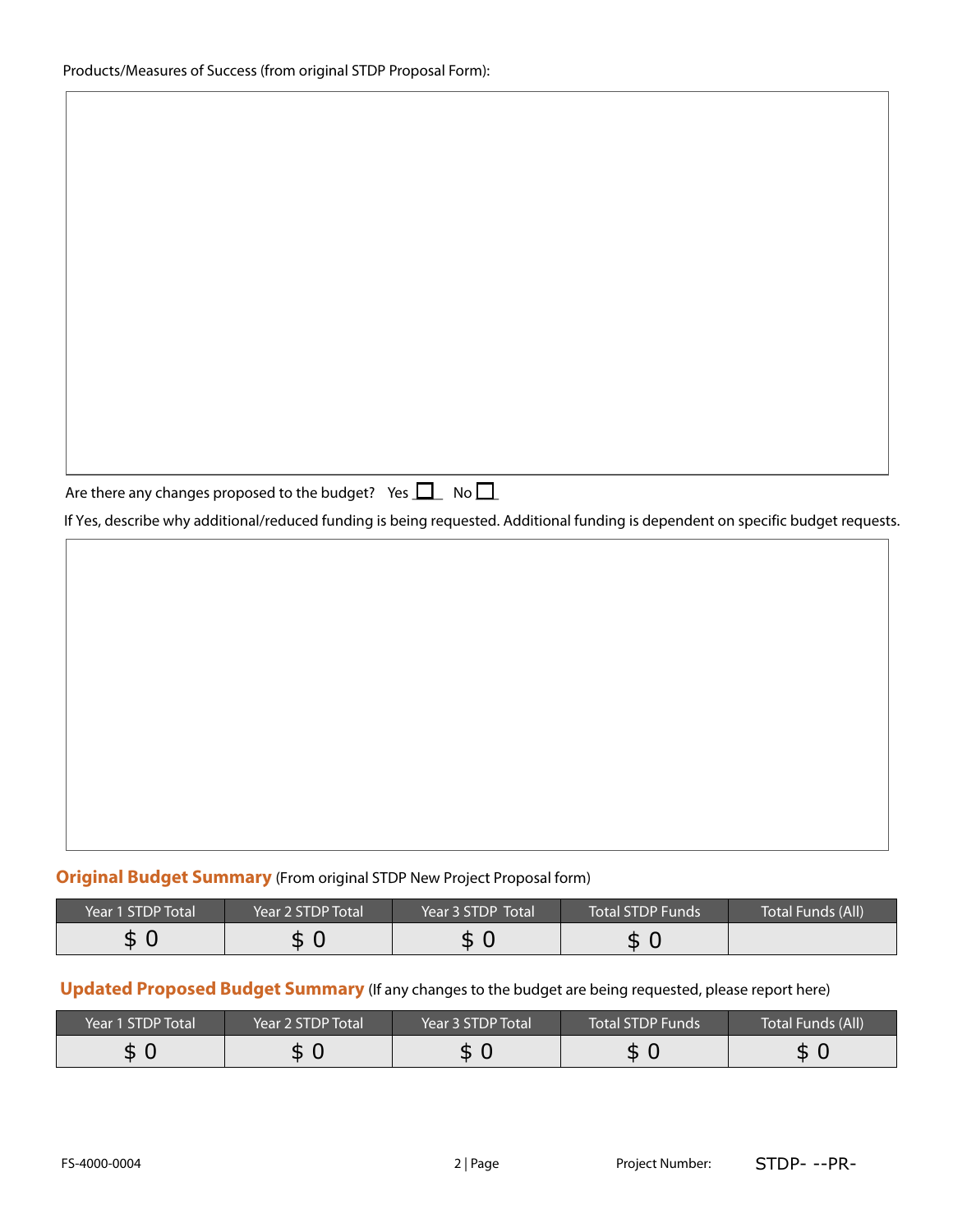#### **Proposed Budget Information** (Please report either the original or updated requested budget info for current Federal FY)

Federal Fiscal Year (FY):

| <b>Budget Type</b>    | <b>Budget</b>                     | Requested STDP<br>Funding | Non-Federal Match*                                                                                          | Leveraged Funds** | <b>Match Source</b>                 | Leveraged Source |
|-----------------------|-----------------------------------|---------------------------|-------------------------------------------------------------------------------------------------------------|-------------------|-------------------------------------|------------------|
| <b>ADMINISTRATION</b> | Salary                            |                           |                                                                                                             |                   |                                     |                  |
| Including sub-awards  | <b>Travel for Data Collection</b> |                           |                                                                                                             |                   |                                     |                  |
|                       | <b>Travel to Meetings</b>         |                           |                                                                                                             |                   |                                     |                  |
|                       | <b>Travel for Other</b>           |                           |                                                                                                             |                   |                                     |                  |
| PROCUREMENT           | Contracting                       |                           |                                                                                                             |                   |                                     |                  |
|                       | Equipment                         |                           |                                                                                                             |                   |                                     |                  |
|                       | Supplies                          |                           |                                                                                                             |                   |                                     |                  |
| <b>INDIRECT</b>       | Overhead                          |                           |                                                                                                             |                   |                                     |                  |
|                       | Other                             |                           |                                                                                                             |                   |                                     |                  |
|                       | SUBTOTAL $\vert \$ 0$             |                           | \$0                                                                                                         | $$0$              |                                     |                  |
|                       |                                   |                           | Overhead Rate %:                                                                                            |                   | Total:                              | \$0              |
|                       |                                   |                           | Notes: (Please include additional Forest Service contributions or contributions from other federal sources) |                   | (2000 characters including spaces): |                  |

\* Non-Federal Matching (cost sharing) funds are raised from outside sources to increase the level of support provided by the Federal Government. This includes both cash and in-kind contributions.

\*\* Leveraged Funds are raised from outside sources to increase the level of support provided by the Federal Government (including cash and in-kind contributions) beyond the non-Federal matching requirements.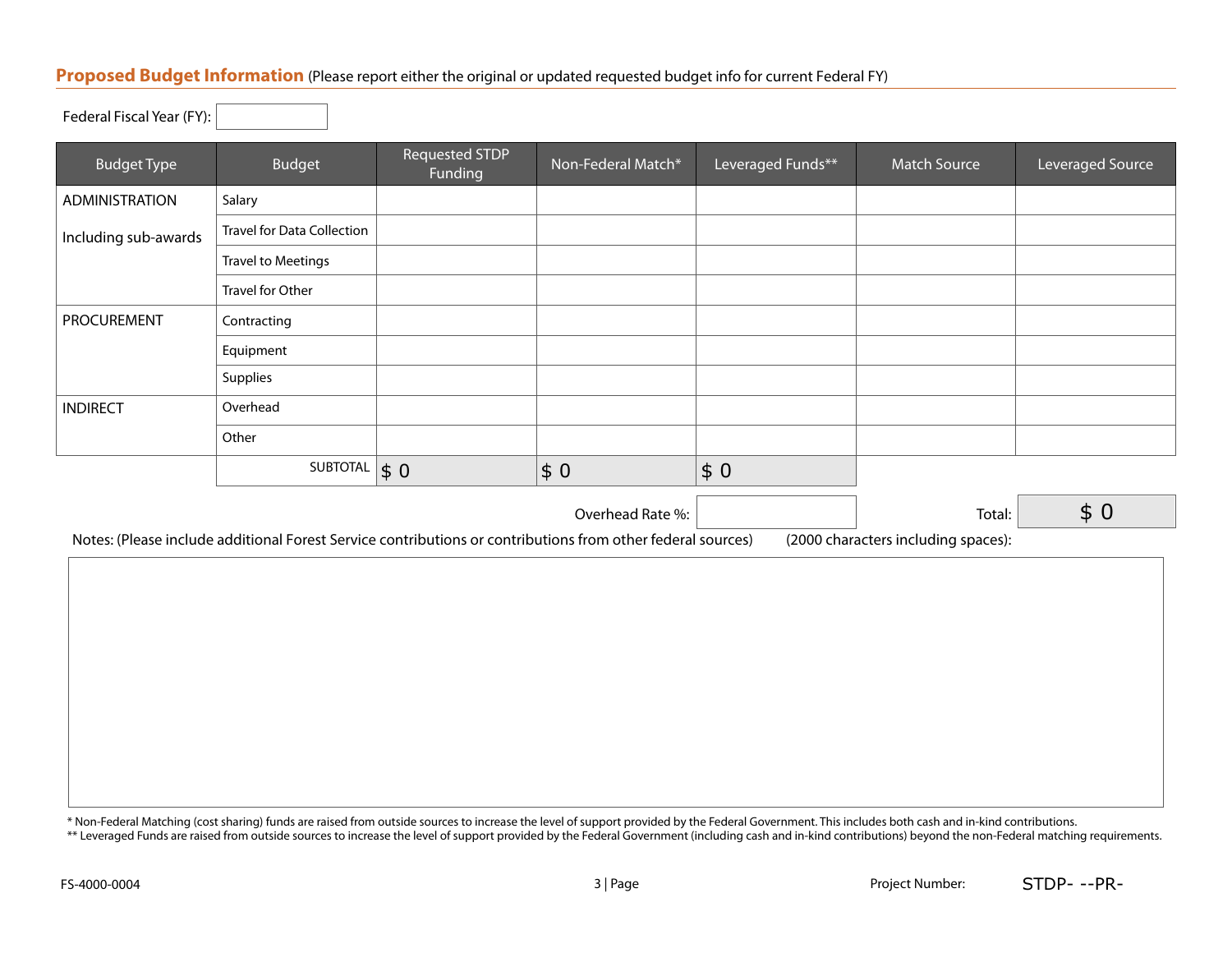| <b>Changes to project scope, objectives, and/or timeline</b>                                                                                                                                                  |             |
|---------------------------------------------------------------------------------------------------------------------------------------------------------------------------------------------------------------|-------------|
| Were there changes or additions to the original project scope, objectives, or timeline? Yes $\Box$<br>If Yes, provide descriptions of any additions, subtractions, alterations including reasons for changes. | $No$ $\Box$ |

# **Accomplishments and lessons learned**

Description of tasks accomplished this year (Describe primary activities for each year, summarizing key accomplishments from prior year(s), this year's activities):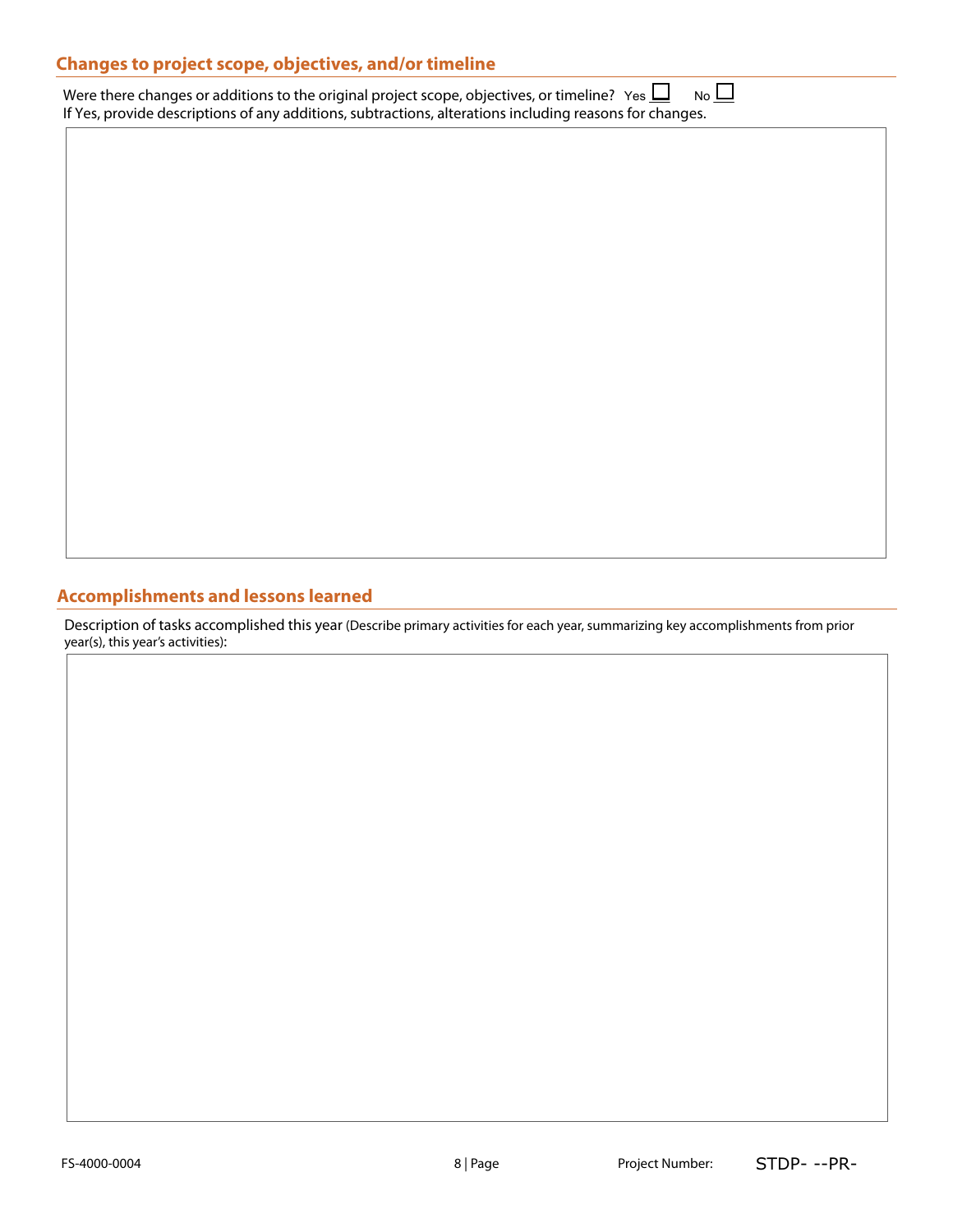| Products:                |  |
|--------------------------|--|
|                          |  |
|                          |  |
|                          |  |
|                          |  |
|                          |  |
|                          |  |
|                          |  |
|                          |  |
| Publications:            |  |
|                          |  |
|                          |  |
|                          |  |
|                          |  |
|                          |  |
|                          |  |
|                          |  |
|                          |  |
| Technology<br> Transfer: |  |
|                          |  |
|                          |  |
|                          |  |
|                          |  |
|                          |  |
|                          |  |
|                          |  |
|                          |  |